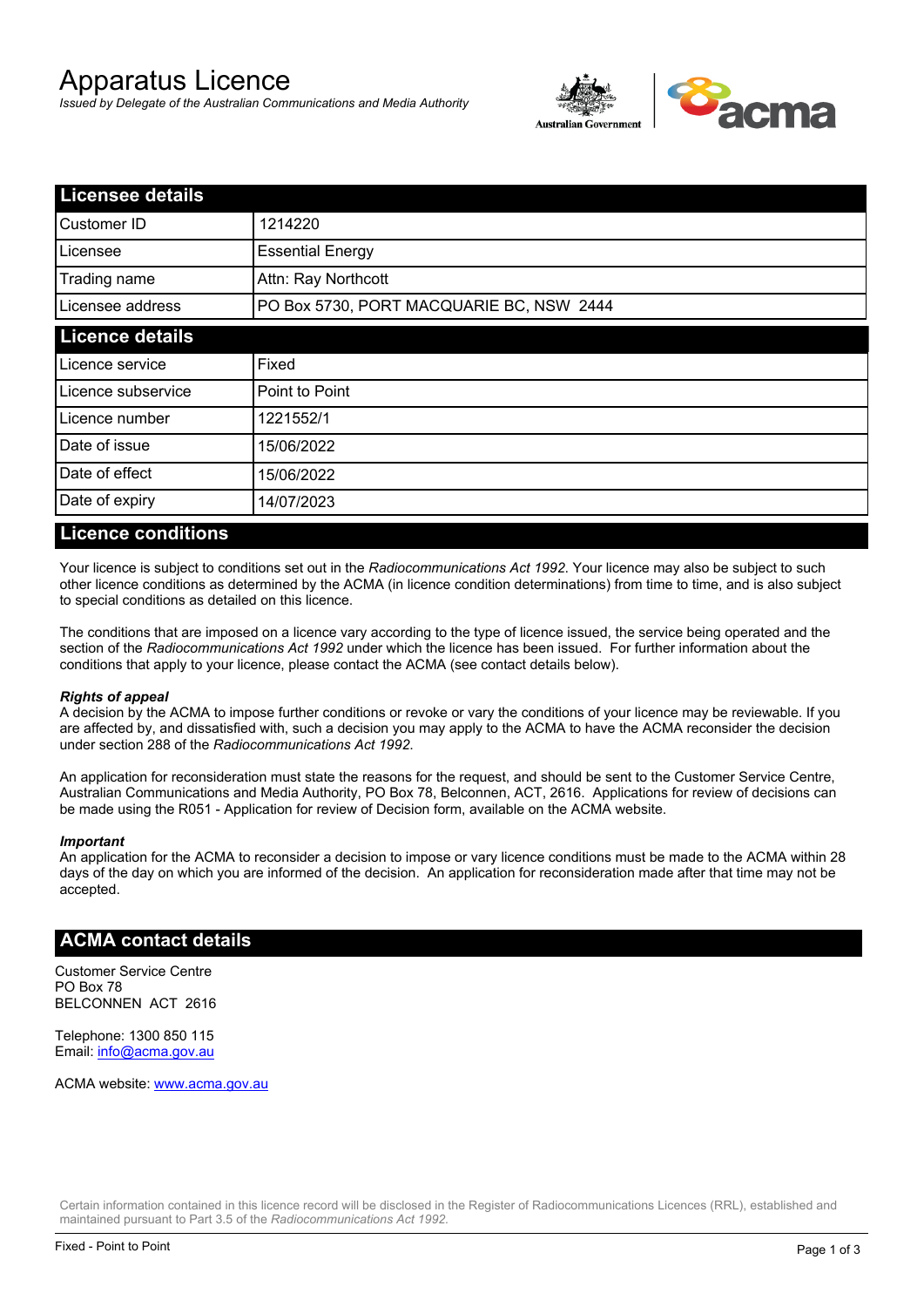# **Advisory Notes applying to licence no.: 1221552/1**

Conditions applicable to the operation of Point to Point station(s) authorised under this licence can be found in the Radiocommunications Licence Conditions (Apparatus Licence) Determination and the Radiocommunications Licence Conditions (Fixed Licence) Determination, the 'fixed licence lcd'. Copies of these determinations are available from the ACMA and from the ACMA home page (www.acma.gov.au).